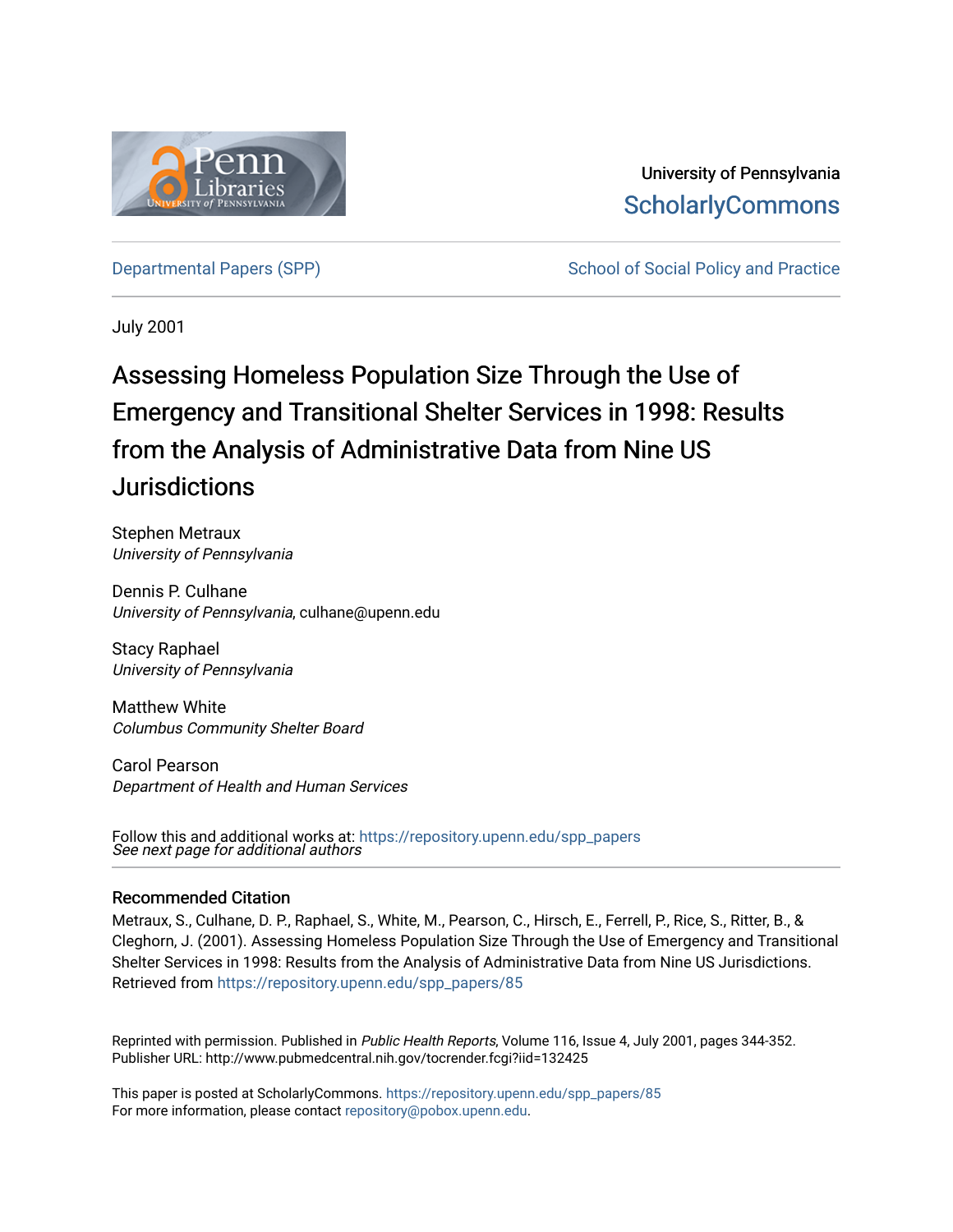## Assessing Homeless Population Size Through the Use of Emergency and Transitional Shelter Services in 1998: Results from the Analysis of Administrative Data from Nine US Jurisdictions

## **Abstract**

Objectives. This study reports findings from the first-ever systematic enumeration of homeless population size using data previously collected from administrative records of homeless services providers in nine US jurisdictions over a one year period. As such, it provides the basis for establishing an ongoing measure of the parameters of the homeless population and for tracking related trends on the use of homeless services over time.

Methods. Each participating jurisdiction collected data through its homeless services management information systems for persons and families who use emergency shelter and transitional housing. The jurisdictions organized the data by a standardized reporting format. These data form the basis for reporting homeless population size, both in raw numbers and as adjusted for each jurisdiction's overall population size, as well as the rate of turnover and average annual length of stay in emergency shelters and transitional housing.

Results. Individual jurisdictions had annual rates of sheltered homelessness ranging from 0.1% to 2.1% of their overall population, and 1.3% to 10.2% of their poverty population. Annual population size was 2.5 to 10.2 times greater than the point-prevalent population size. Results are broken down for adults and families.

Conclusions. The prevalence of homelessness varies greatly among the jurisdictions included in this study, and possible factors for this diversity are discussed. Future reports of this nature will furnish similar series of homeless enumerations across a growing number of jurisdictions, thereby providing a basis for exploring the effects of different contextual factors on local prevalence rates of homelessness.

## **Comments**

Reprinted with permission. Published in Public Health Reports, Volume 116, Issue 4, July 2001, pages 344-352.

Publisher URL: http://www.pubmedcentral.nih.gov/tocrender.fcgi?iid=132425

## Author(s)

Stephen Metraux, Dennis P. Culhane, Stacy Raphael, Matthew White, Carol Pearson, Eric Hirsch, Patricia Ferrell, Steve Rice, Barbara Ritter, and J. Stephen Cleghorn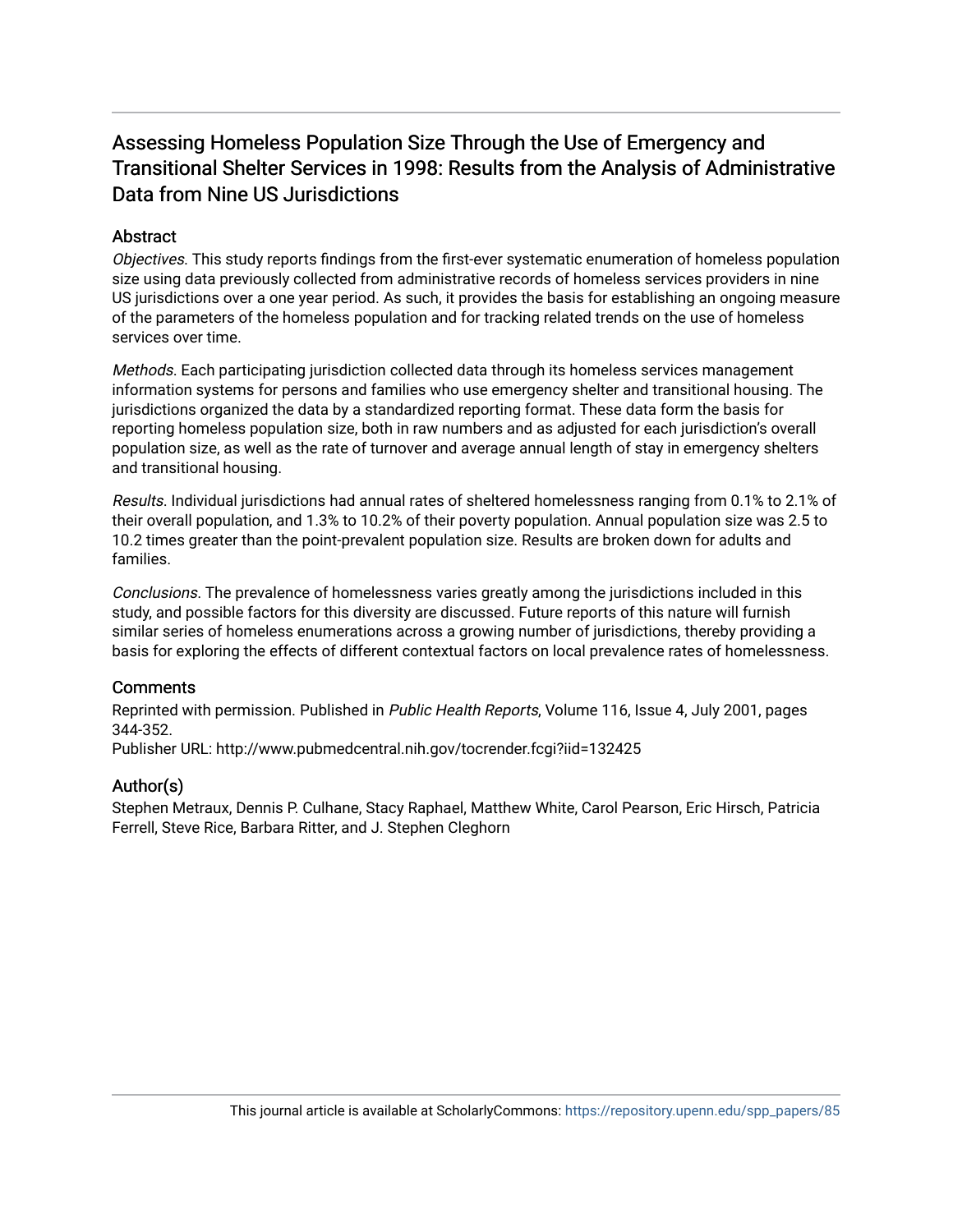# Assessing Homeless Population Size Through the Use of Emergency and Transitional Shelter Services in 1998: Results from the Analysis of Administrative Data from Nine US Jurisdictions

Stephen Metraux, MA<sup>a</sup> DENNIS CULHANE, PHD<sup>b</sup> STACY RAPHAEL, MSW<sup>b</sup> MATTHEW WHITE, MA<sup>c</sup> CAROL PEARSON, PHD<sup>d</sup> ERIC HIRSCH, PHD<sup>e</sup> PATRICIA FERRELL, RN<sup>f</sup> STEVE RICE, BA<sup>g</sup> BARBARA RITTER, MA<sup>h</sup> J. Stephen Cleghorn, PhD<sup>i</sup>

## SYNOPSIS

Objectives. This study reports findings from the first-ever systematic enumeration of homeless population size using data previously collected from administrative records of homeless services providers in nine US jurisdictions over a one year period. As such, it provides the basis for establishing an ongoing measure of the parameters of the homeless population and for tracking related trends on the use of homeless services over time.

Methods. Each participating jurisdiction collected data through its homeless services management information systems for persons and families who use emergency shelter and transitional housing. The jurisdictions organized the data by a standardized reporting format. These data form the basis for reporting homeless population size, both in raw numbers and as adjusted for each jurisdiction's overall population size, as well as the rate of turnover and average annual length of stay in emergency shelters and transitional housing.

Results. Individual jurisdictions had annual rates of sheltered homelessness ranging from 0.1% to 2.1% of their overall population, and 1.3% to 10.2% of their poverty population. Annual population size was 2.5 to 10.2 times greater than the point-prevalent population size. Results are broken down for adults and families.

**Conclusions.** The prevalence of homelessness varies greatly among the jurisdictions included in this study, and possible factors for this diversity are discussed. Future reports of this nature will furnish similar series of homeless enumerations across a growing number of jurisdictions, thereby providing a basis for exploring the effects of different contextual factors on local prevalence rates of homelessness.

a Sociology Department, University of Pennsylvania, Philadelphia, PA

b School of Social Work, University of Pennsylvania, Philadelphia, PA

c Community Shelter Board, Columbus, OH

e Department of Sociology, Providence College, Providence, RI

f Homeless Services Program, Saint Louis County Department of Human Services, Clayton, MO

Address correspondence to: Stephen Metraux, MA, Sociology Dept., Univ. of Pennsylvania, 3718 Locust Walk, Philadelphia, PA 19104; tel. 215-349-8487; fax 215-349-8715; e-mail <metraux@sas.upenn.edu>.

©2001 Association of Schools of Public Health

dCrisis, Income and Victim Services, Montgomery County (MD) Department of Health and Human Services, Rockville, MD

g Housing Information Office, St. Paul/Ramsey County, St. Paul, MN

hDepartment of Human Services, Spokane, WA

i The Community Partnership, Washington, DC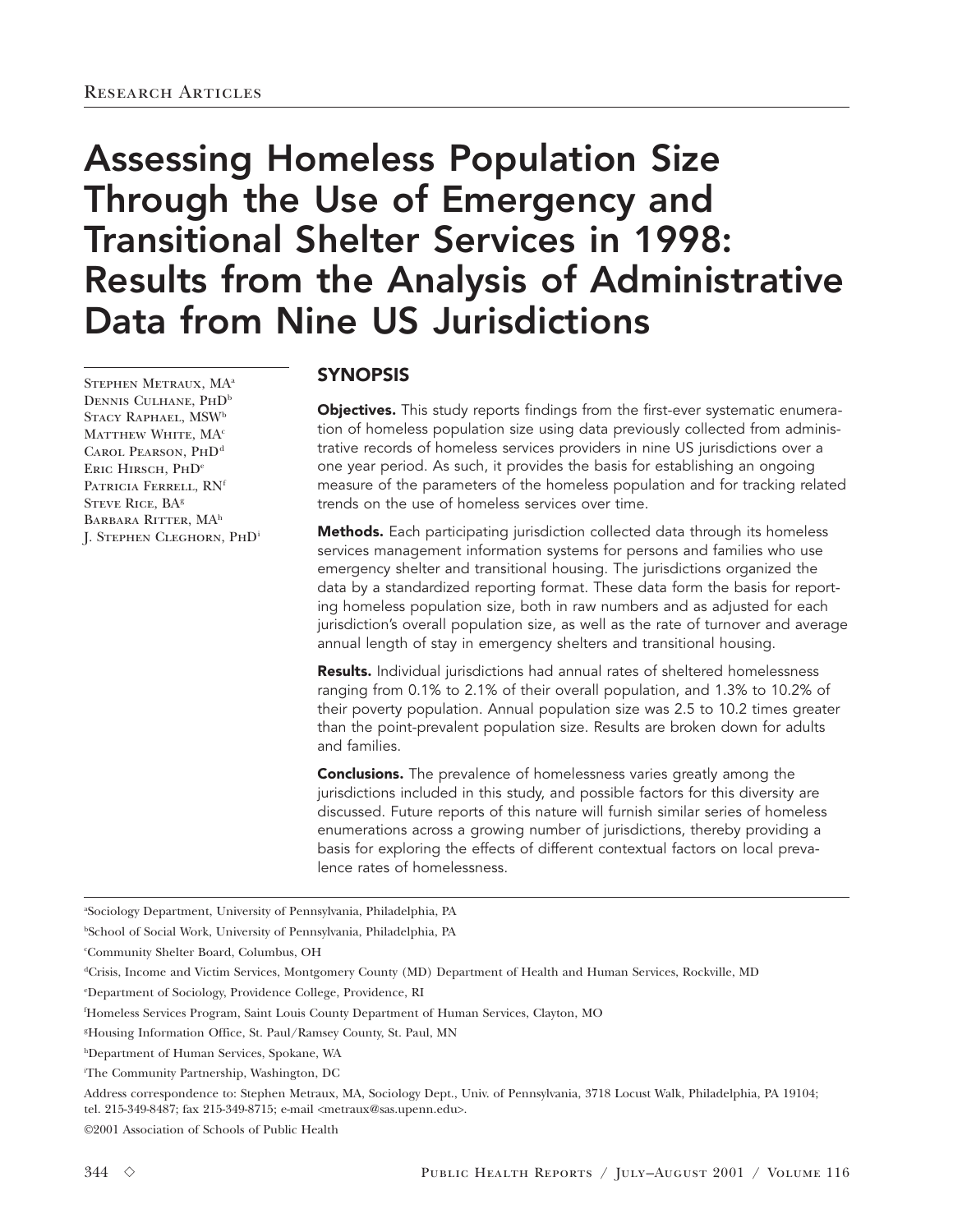The question of how many people are homeless represents one of the basic parameters that has defined homelessness as a social problem. Over the past 20 years, numerous methods have been used to answer this question, few of which lend themselves to any regular, ongoing enumeration. While enumerating the homeless population is a methodologically challenging task, having accurate and consistent measures over time of homeless population size and service use is important for planning and providing services. This study uses existing administrative data from nine jurisdictions and represents the first-ever systematic collation of homeless population size and the use of homeless services across a broad range of US jurisdictions over a one year period. As such, it provides the basis for establishing an ongoing measure of homeless population size, and for tracking related trends over time.

Homeless enumerations have predominantly consisted of "point-prevalent" studies that yield a crosssectional snapshot of who is homeless at a particular point in time. This has been the case in both nationwide<sup>1-3</sup> and local<sup>4-13</sup> counts. Such an approach minimizes the risk of double-counting homeless people and allows researchers to focus their resources over a limited time. Despite these efforts at simplification, enumerators still face challenges that include finding the non-services-using segments of the homeless population and the lack of a traditional sampling frame.<sup>6,14-16</sup>

The point-prevalence approach also has limitations. Such enumerations provide a time-limited, static representation that stands in contrast to the dynamic nature of homelessness. Studies of shelter use indicate that three-quarters of single adult shelter users experience only one or two periods of shelter use totaling, on average, less than 60 days.17 Furthermore, based on Wong's review of nine survey-based research findings, those individuals and families who are homeless for longer periods commonly drift in and out of homelessness, as shelter use and living "on the streets" become part of a serial progression of different living arrangements that include staying with family and friends and renting places by the night or by the week.18 Such turnover is confirmed by findings that, in Philadelphia, the average shelter bed was occupied by 6.12 different people in 1992.19 This means that, for sheltered homelessness, the unduplicated annual prevalence was over six times greater than the pointprevalent sheltered homeless population count. Pointprevalent enumerations thus understate the extent of homelessness. Furthermore, one-night counts are highly sensitive to daily and seasonal fluctuations in the size of the homeless population. Finally, because point-prevalent enumerations require significant cost

and effort, they are undertaken in most jurisdictions only rarely and with little continuity over time, and thus quickly become outdated.

In describing the homeless population, pointprevalent methods are inherently biased toward overrepresenting the characteristics of the long-term homeless person. Someone who is homeless for an extended time will have a greater likelihood of being counted on a given day than someone who is homeless for only a given point in time. As Kuhn and Culhane's study of shelter use patterns in New York City and Philadelphia have shown, approximately half of the shelter population on a given day are "chronic" stayers and approximately one-third are short-term, "transitional" stayers.<sup>17</sup> However, these proportions change drastically when the enumeration covers a three year period, with the chronic stayers comprising only 10% of the overall population and the transitional stayers representing three-quarters of the total enumerated population. Although this study is limited to shelter users, similar differences in composition by tenure would exist in the general homeless population, as it is the temporal perspective that largely drives these differences. Taken a step further, point-prevalent analyses of the characteristics of homeless populations on a given day tend to confound characteristics associated with becoming homeless and characteristics associated with remaining homeless.

To overcome these limitations, two approaches emerged in the 1990s for developing alternative estimates of the magnitude and characteristics of the homeless population. One approach has been to survey random samples of the housed population, usually by telephone, about prior experiences of homelessness.20–22 The advantages to this approach are that it is convenient and relatively inexpensive, thereby lending itself to large-scale sampling and extrapolation to larger populations. However, it underrepresents people without a telephone, relies on retrospective recall for data on quality and duration of homelessness, is poorly suited to monitor current trends in homelessness program use, and would need very large sampling frames to render detailed demographic breakouts of population groups at risk.

The second approach is to use data that is compiled in computerized management information systems that record the use of homeless services. Here data on homeless services use is first collected on-site and then transferred to a centralized computer database. A feature of such databases is that records are constantly updated by adding new data to the existing database in a cumulative fashion. This cumulative set of records on the use of homeless services provides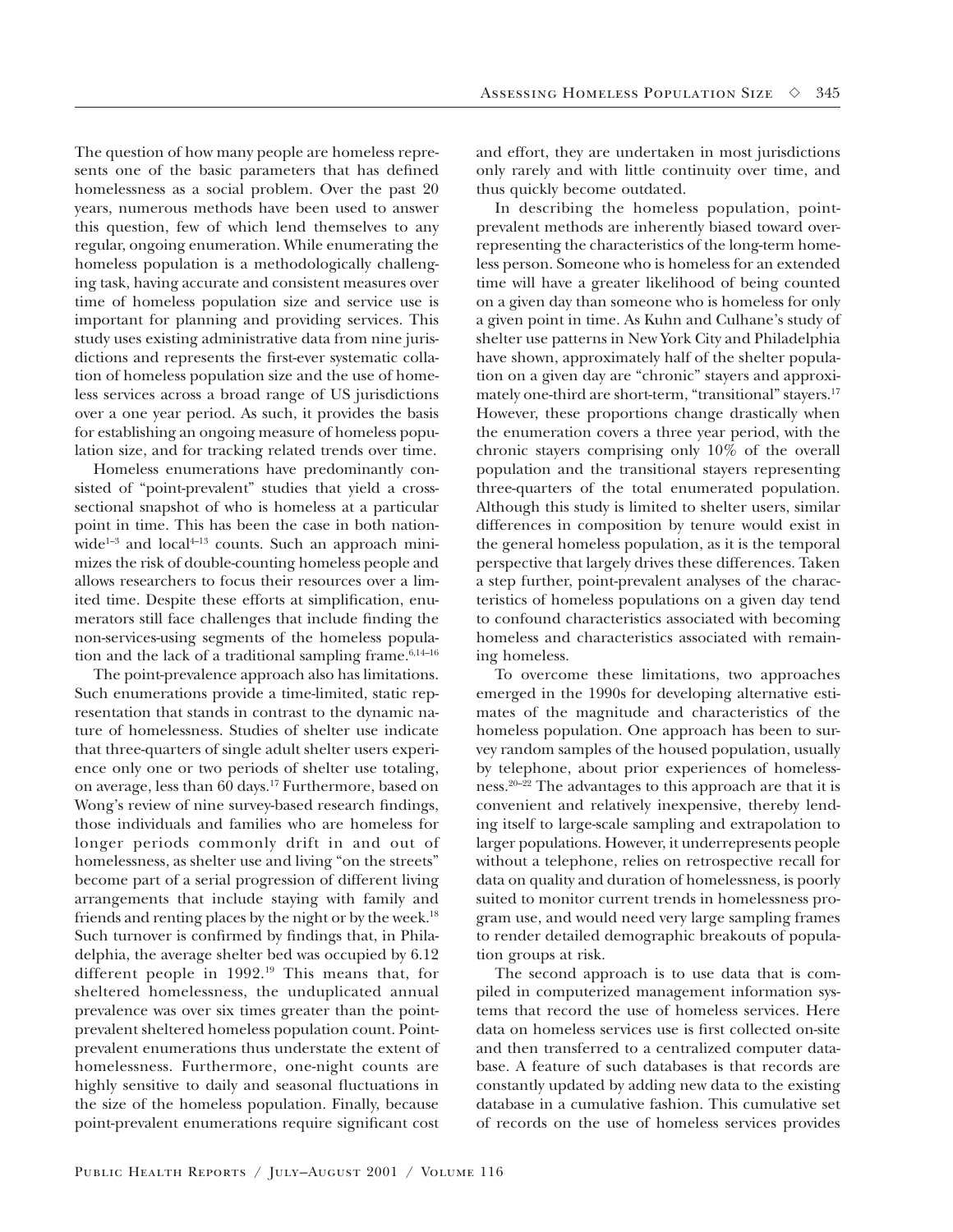the basis from which to develop enumerations of service users, their characteristics, and their patterns of service use. These databases enable tracking the use of homeless services by individuals and families over time and link services to particular people. Because of this, unduplicated counts can be derived for any time period in which continuous data are available. Client characteristics, to the extent that they are collected in the administrative database, can be linked to service use patterns to identify factors that are particularly associated with short-term and long-term homelessness, as well as with repeat homelessness.23

Studies based on administrative data also have their limitations. Most important, they limit their definition of homeless to whoever uses the homeless services that are covered by that data system. Considering people who use homeless services as being "homeless" is consistent with other enumerations; but most other enumerations also incorporate means by which to include people in other living situations (e.g., living in parks or abandoned buildings) as homeless, although they use no homeless services. Research indicates that, over time, most people considered homeless under broader definitions will use shelter or some other homeless service, so this shortcoming may be ameliorated by including a longer time frame for enumeration. However, it cannot, by definition, include people who are entirely non-service-using.<sup>8,16</sup> Second, administrative records cannot track periods of homelessness that are outside the boundaries of the officially tracked service system, and may lead to unaccounted for periods of homelessness among persons with records of service use. Finally, the size of the homeless population is sensitive to local service system configurations, including shelter policies such as time limits on shelter use, capacity limitations, co-payments, and the overall quality of shelter facilities.

Nevertheless, using information systems for tracking homeless services stands to become the most prevalent, comparable, systematic, and timely means of getting information on the size and characteristics of the homeless population. More than 50 US cities and localities have either implemented or are in the process of implementing coordinated management information systems among their networks of homeless services providers. These data sources, although not collected for research purposes, hold the promise of providing the most current local, regional, and (eventually) national information on the homelessness problem with very little marginal cost. Insofar as these information systems are the only practical means for providing data on a large segment of the homeless

population over a long period of time, they offer a new perspective from which to research homelessness.

#### **METHODS**

This report provides the results of an analysis of the annual prevalence of homelessness, gauged from the use of shelters and transitional housing beds in nine jurisdictions that collect data through homeless services management information systems. These participants represent all the known US jurisdictions that have the capacity to "unduplicate" service users across 80% or more of the emergency shelter and transitional housing beds in their area for 1998 (calendar or fiscal year). The 80% coverage criterion was selected to assure that a clear majority of these beds—the common core of the homeless service system—was being tracked, and so could offer a defensible, minimal, and provisionally comparable estimate of the unduplicated count of homeless service users.

Although not selected on the basis of their geographical representativeness, the jurisdictions are heterogeneous in terms of size, location, and type. Based on 1998 population estimates from the US Bureau of the Census, four of the sites—New York City, Philadelphia, Washington, DC, and St. Paul/Ramsey County, MN—are located in metropolitan areas that rank among the nation's top 20 largest. Two sites are smaller cities: Columbus, OH (fifteenth largest US city), and Spokane, WA (101st largest US city). Of the remaining three sites, two are suburban—Montgomery County, MD, and St. Louis County, MO (not including the city of St. Louis)—and the third is the state of Rhode Island. The sample is also geographically diverse, with jurisdictions in the Eastern, Midwestern, and Western parts of the US.

Each jurisdiction organized data into a standardized reporting format that permitted cross-site comparisons of the use of homeless services across a geographically and demographically diverse set of jurisdictions. Although the final data from each jurisdiction reported were in a standard format, the datacollection methods were unique to each jurisdiction. This led to some unavoidable variation in coverage levels (above the 80% criterion), in what types of facilities were covered, and in the criteria for inclusion as homeless. The term as used here includes all persons and families who used emergency shelter and transitional housing facilities.

These two types of housing have in common that they provide temporary (i.e., non-permanent) respite in situations where this represents the best housing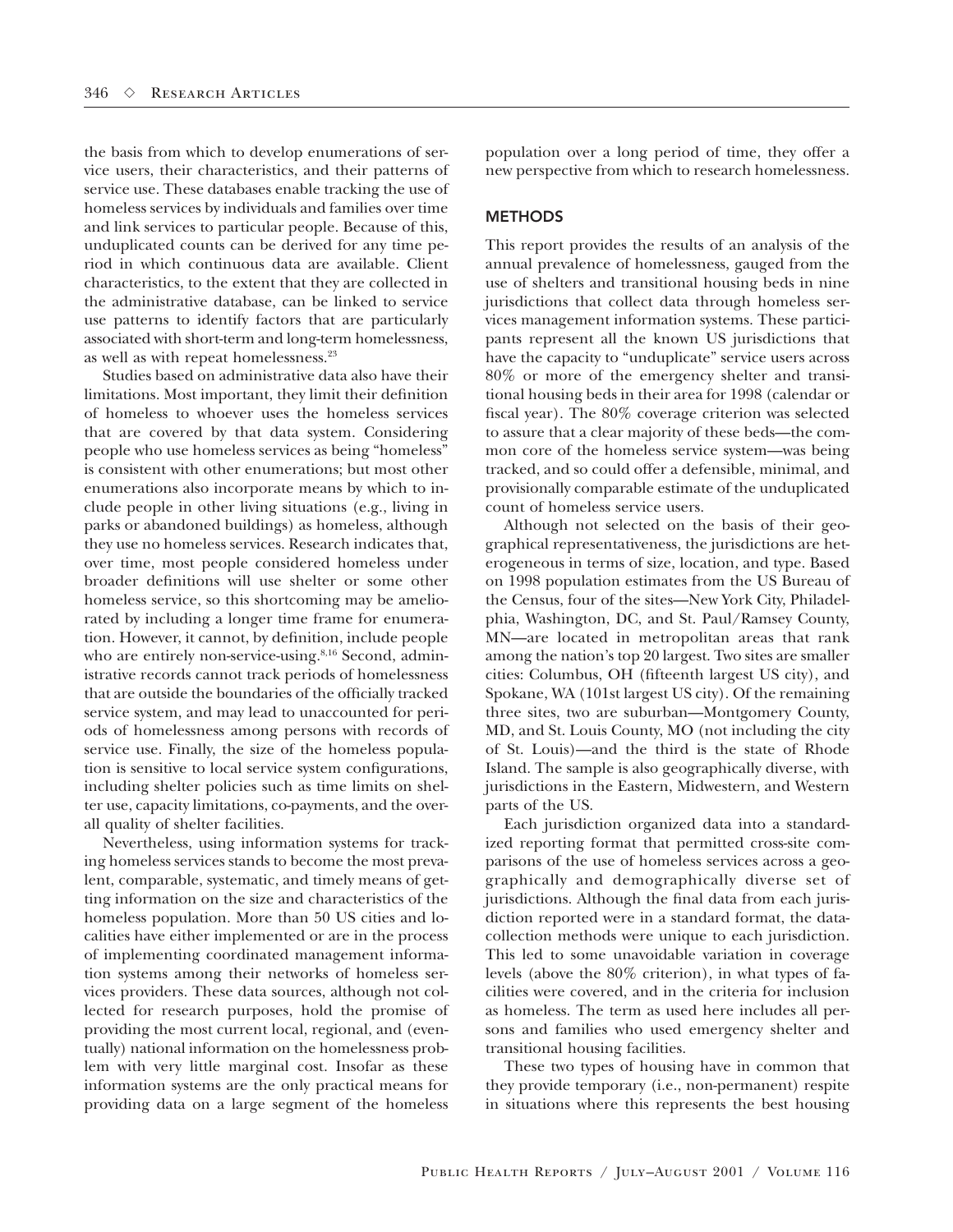option for service consumers. Such an integrative definition also recognizes that, operationally, these beds are often difficult to distinguish from each other. Although emergency shelters are supposed to provide short-term housing, stays in these facilities are often open-ended. In contrast, transitional housing programs usually provide extended, though often time-limited stays. New York City designates all of its homeless beds as transitional housing, although many of the beds have more in common with what other jurisdictions consider emergency shelter beds. Finally, some homeless facilities operate both emergency and transitional programs and fail to indicate in their record keeping which residents are in each program.

Coverage is often dependent on what facilities fall under the local rubric of homeless services. All jurisdictions agree that a facility whose objective is the provision of lodging for families and individuals who have no other housing options constitutes a homeless service; these beds represent the large majority of services reported in each jurisdiction. Alternately, all jurisdictions do not include records of youth facilities as homeless, although in many cases children housed in such facilities meet commonly used criteria of homelessness. Primary differences are reflected by whether jurisdictions consider specialized facility types such as domestic violence shelters or short-term detoxification facilities to be homeless service providers. Often the determinant of such a classification is based less on philosophical grounds than on administrative protocols under which particular facility types receive funding as, and interact with, other homeless service providers.

Data reporting by the individual jurisdictions includes (*a*) the total number of unduplicated individuals and families using emergency shelter (and other agency-provided temporary housing arrangements) or transitional housing beds (i.e., service users); and (*b*) the bed-nights consumed during 1998 (i.e., service days). Each participating jurisdiction records service users on the basis of their household status: *family* indicates a household with one or more adults and children, and a *single* household indicates a person unaccompanied by children. Each jurisdiction used the same table format to report its services-use statistics on the provision of homeless housing. These data provide the basis for annual prevalence results, and the raw prevalence results, cast as a proportion of each jurisdiction's overall population and poverty population, provide prevalence rates of the use of homeless services among the local population. The prevalence rates control statistically for the population size and poverty rate of the jurisdiction and permit interjurisdictional comparisons of rates of homelessness. Other measures that are reported here include the average daily census (service days divided by 365); the average annual length of stay (service days divided by service users); and the annual rate of turnover (service users divided by the average daily census).

#### RESULTS

Table 1 summarizes the annual prevalence of shelter use in the nine jurisdictions, and Tables 2 and 3 summarize overall population and poverty population estimates for each jurisdiction. Of the nine jurisdictions, New York City, the most populous, had by far the largest sheltered homeless population. The five jurisdictions containing cities with populations over 250,000 had the highest annual prevalence counts of the sheltered homeless population. The county of St. Louis, however, while the third most populous jurisdiction among the sites, was lowest in annual prevalence figures. A similar but more muted contrast between overall population and annual prevalence occurred in Montgomery County, MD, and the state of Rhode Island, with Rhode Island's population being 17% greater and its total annual sheltered homeless prevalence count 33% greater. Compared to its size, Washington, DC, had a relatively low number of sheltered families, which may reflect limited shelter capacity and did not take into account families who were on a relatively lengthy waiting list for shelter. With the exception of Spokane, jurisdictions with higher annual population prevalences also showed higher average daily census (ADC) rates.

Table 4 adjusts for population disparity among the jurisdictions by casting annual prevalence as an annual ratio of shelter users to overall population. Rates per total population living under the poverty guidelines in each jurisdiction provide an additional equalizing measure. As virtually all of the homeless households and individuals came from the poverty population, the latter measure may give a more consistent rate for the use of homeless services across jurisdictions. And indeed, rates of shelter utilization among the overall population were more varied, ranging from 2.1% in Washington, DC, to 0.1% in St. Louis County (a 21:1 ratio), than rates among the poverty population, where extremes of 10.2% in Washington and 1.3% in St. Louis County yielded a 7.8:1 ratio.

Comparing Tables 1 and 4 shows little consistency between the size of the shelter-using population and the rate of shelter use among the general population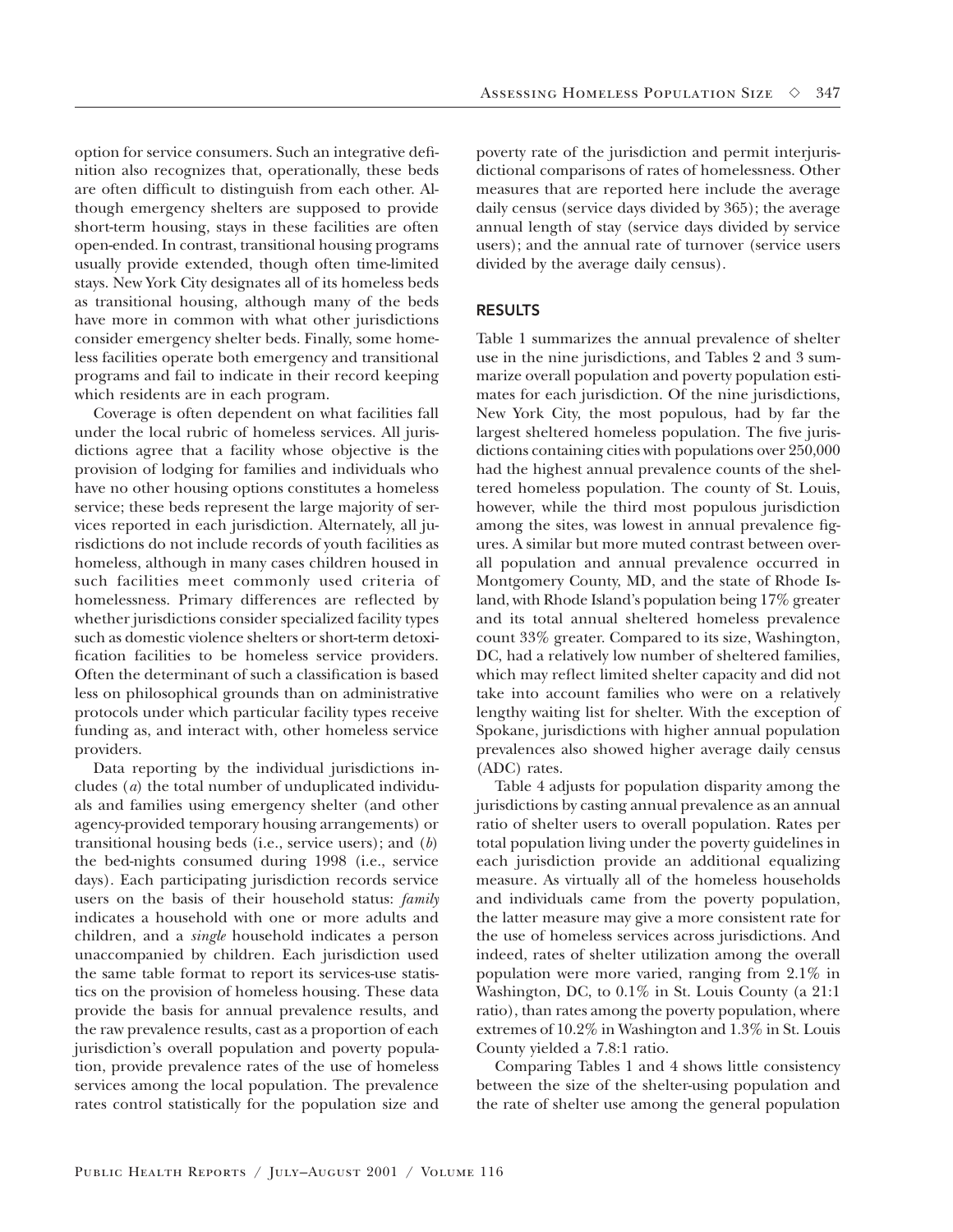|                                                       | Homeless<br>individuals |            | Homeless<br>families |           | Homeless<br>single adults |            |  |
|-------------------------------------------------------|-------------------------|------------|----------------------|-----------|---------------------------|------------|--|
|                                                       | Prevalence              | <b>ADC</b> | Prevalence           | ADC       | Prevalence                | <b>ADC</b> |  |
| New York City                                         | 62,633                  | 21,508.2   | 12,898               | 4,669.2   | 23,712                    | 6,801.6    |  |
| Philadelphia, PA                                      | 13,455                  | 3,587.9    | 2,021                | 752.3     | 6,970                     | 1,048.7    |  |
| Washington, DC                                        | 10.995                  | 2,558.8    | 504                  | 141.0     | 9,390                     | 2,120.3    |  |
| Columbus, OH                                          | 8,895                   | 888.7      | 974                  | 96.1      | 5,353                     | 539.3      |  |
| St. Paul/Ramsey County, MN                            | 3,664                   | 740.8      | 429                  | 161.6     | 2,165                     | 240.2      |  |
| Rhode Island                                          | 3,580                   | 350.4      | 514                  | <b>NA</b> | 2,280                     | NA.        |  |
| Montgomery County, MD                                 | 2,688                   | <b>NA</b>  | 601                  | 99.9      | 1,036                     | 79.9       |  |
| Spokane, WA                                           | 1,914                   | 778.1      | 352                  | 161.6     | 789                       | 284.1      |  |
| St. Louis County (excluding<br>City of St. Louis), MO | 931                     | 180.8      | 210                  | <b>NA</b> | 271                       | <b>NA</b>  |  |

#### Table 1. Annual prevalence and average daily census (ADC) for homeless shelter and transitional housing services across nine locales: 1998

NOTE: Figures for Montgomery County, Rhode Island, and Washington, DC, are based on shelter utilization only (excluding transitional housing), and consequently are conservative estimates.

ADC = Average daily census.

NA = Not applicable

or among the poverty population. However, Table 4 shows similar poverty-adjusted rates of shelter use between similar jurisdictions. For example, the two smaller cities, Columbus (8.0%) and Spokane (6.2%),

and the two counties that contain both suburban and urban populations, St. Paul/Ramsey County, MN (7.0%), and Montgomery County, MD (6.1%), all had comparable rates. Curiously, the rates for the two ar-

#### Table 2. Overall population estimates for nine jurisdictions

|                                                       | 1998<br>Population <sup>a</sup> | 1990-1998<br>Change | 1990<br>Families <sup>b</sup> | 1998<br>Families <sup>c</sup> | 1990<br>Adults <sup>d</sup> | 1998<br>Adults <sup>e</sup> |  |
|-------------------------------------------------------|---------------------------------|---------------------|-------------------------------|-------------------------------|-----------------------------|-----------------------------|--|
| Columbus, OH                                          | 670,031                         | 5.30%               | 75.679                        | 79,688                        | 483,028                     | 508,615                     |  |
| New York City                                         | 7,404,140                       | 1.11%               | 809,180                       | 818,195                       | 5,638,943                   | 5,701,763                   |  |
| Montgomery County, MD                                 | 839,158                         | 10.00%              | 96.274                        | 105,901                       | 579,907                     | 637,894                     |  |
| Philadelphia, PA                                      | 1,434,968                       | $-9.50%$            | 165,386                       | 149,677                       | 1,206,290                   | 1,091,708                   |  |
| Rhode Island                                          | 987.704                         | $-1.57%$            | 118,231                       | 116,374                       | 777.459                     | 765,249                     |  |
| St. Louis County (excluding<br>City of St. Louis), MO | 997,347                         | 0.39%               | 125,366                       | 125,850                       | 749,676                     | 752,573                     |  |
| St. Paul/Ramsey County, MN                            | 485,709                         | $-0.01%$            | 59,813                        | 59,807                        | 365,768                     | 365,730                     |  |
| Spokane, WA                                           | 185,174                         | 3.96%               | 22,177                        | 23,055                        | 133,929                     | 139,233                     |  |
| Washington, DC                                        | 521,426                         | $-14.08%$           | 51,062                        | 43,871                        | 490.276                     | 421,227                     |  |

a1998 population estimates are from the US Bureau of the Census, available from: URL: http://www.census.gov/population/www /estimates/citypop.html (for incorporated cities and states) and http://www.census.gov/population/www/estimates/countypop.html (for counties that include multiple incorporated cities). Change in population in each jurisdiction is derived by comparing 1998 estimates with the 1990 US census population enumeration, which also can be found at these Web sites.

bDefined as total family households with own children under 18 years of age (item #P19), taken from 1990 Census Summary Tape File 3 (STF3), available from URL: http://homer.ssd.census.gov/cdrom/lookup.

c1998 Families extrapolated by adding the estimated change in families (1990 Families multiplied by 1990–1998 Change) to 1990 Families.

dDefined as total persons 18 years of age or older (item #P13), taken from 1990 Census Summary Tape File 3 (STF3), available from: URL:http://homer.ssd.census.gov/cdrom/lookup.

e1998 Adults extrapolated by adding the estimated change in families (1990 Adults multiplied by 1990-1998 Change) to 1990 Adults.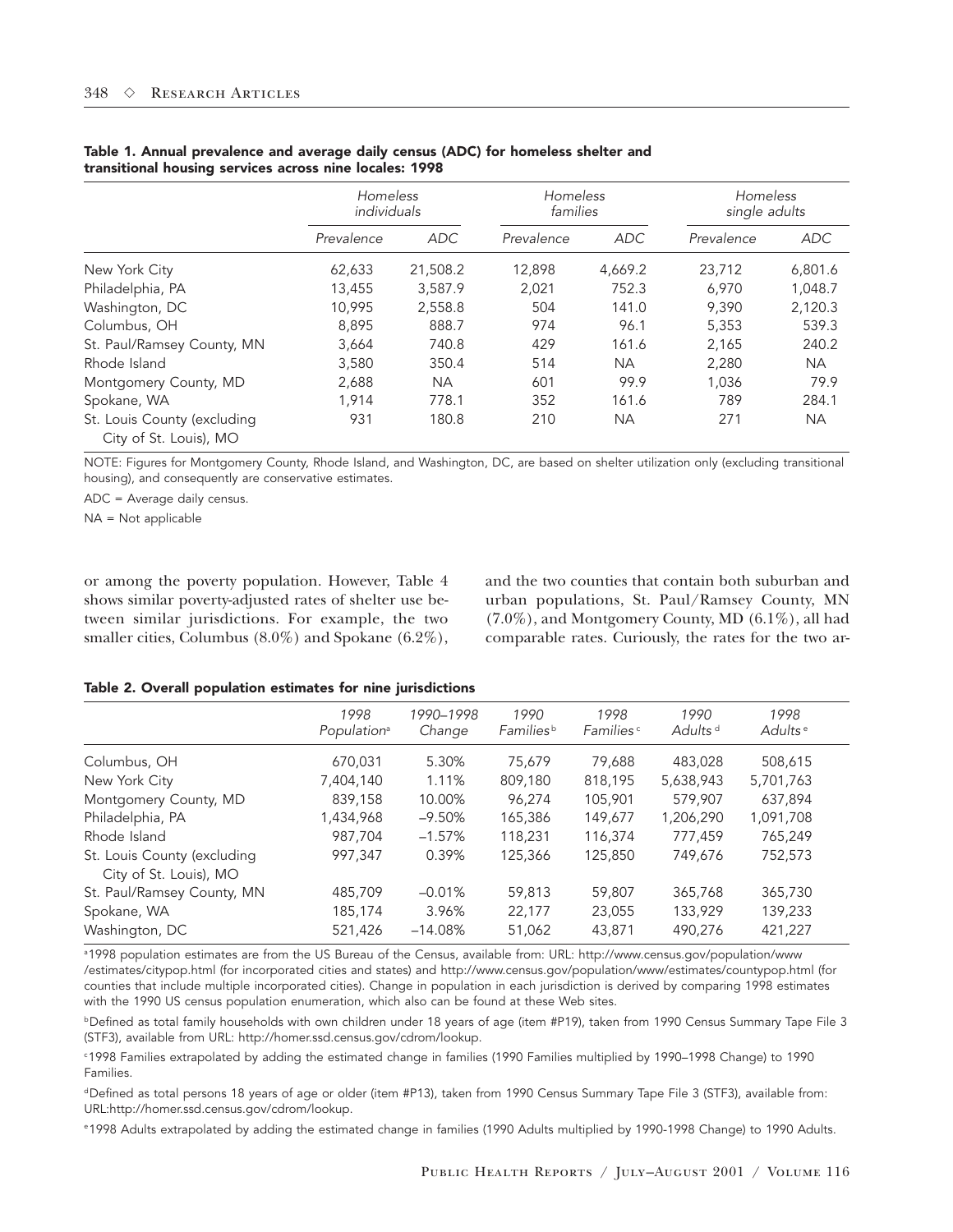|                                                       | 1995<br>Population <sup>a</sup> | 1990-1995<br>change | 1995<br>Adults <sup>b</sup> | 1990<br><b>Families</b> <sup>c</sup> | 1995<br>Families <sup>d</sup> |
|-------------------------------------------------------|---------------------------------|---------------------|-----------------------------|--------------------------------------|-------------------------------|
| Columbus, OH                                          | 105,494                         | <b>NA</b>           | 69.798                      | 15,799                               | <b>NA</b>                     |
| Montgomery County, MD                                 | 44,078                          | $+39.3%$            | 28,826                      | 4,352                                | 6,062                         |
| New York City                                         | 1,742,416                       | $+25.8%$            | 1,008,574                   | 224,988                              | 283,035                       |
| Philadelphia, PA                                      | 351,002                         | $+12.0%$            | 209,868                     | 47,692                               | 53,415                        |
| Rhode Island                                          | 113,471                         | $+22.5%$            | 72,401                      | 14,371                               | 17.604                        |
| St. Louis County (excluding<br>City of St. Louis), MO | 73,757                          | $+35.1%$            | 46,518                      | 8,440                                | 11,402                        |
| St. Paul/Ramsey County, MN                            | 52,239                          | $-3.1%$             | 31,401                      | 8,520                                | 8,262                         |
| Spokane, WA                                           | 29,863                          | NA.                 | 20,470                      | 4,577                                | <b>NA</b>                     |
| Washington, DC                                        | 107,616                         | $+11.8%$            | 67.244                      | 12.926                               | 14,451                        |

|  |  |  | Table 3. Poverty population estimates for nine jurisdictions |
|--|--|--|--------------------------------------------------------------|
|  |  |  |                                                              |

<sup>a</sup>For state and countywide jurisdictions, 1995 poverty population estimates can be downloaded from the US Census Bureau at http:// www.census.gov/housing/saipe/estmod95/. For the remaining two jurisdictions (Columbus and Spokane) only 1990 figures are available for total population (and for adults and families). All 1990 poverty data used in this table is derived from items #P117 (individuals) and #P123 (families) in the 1990 Census Summary Tape File 3 (STF3), available at http://homer.ssd.census.gov/cdrom/lookup.

**bFigures extrapolated using 1995 estimates for total population and children under 18; for Spokane and Columbus, 1990 estimates are** used.

cDefined as family households under poverty income guidelines with related children under 18 years (U.S. Bureau of the Census).

dFigures extrapolated using 1990 data multiplied by 1990-1995 total poverty rate change. For Spokane and Columbus, 1990 estimates are used in the absence of 1995 estimates.

eas with large non-urban populations (St. Louis County, 1.3%, and Rhode Island, 3.2%) were comparable not only with each other but also with the two largest cities among the jurisdictions, Philadelphia (3.8%) and New York City  $(3.6\%)$ . The similarity in rates between Philadelphia and New York City, however, contrasts with the overall rate found in the remaining jurisdiction, Washington, DC (10.2%). Also noteworthy is that Montgomery and St. Louis counties each had much higher rates of shelter use among their poverty populations as compared to the overall population, possibly a function of the low poverty rates in each of these counties.

Table 3 shows annual rate of turnover (AROT) and average annual length of stay (AALOS) statistics for the nine sites. These two statistics are inversely related—the longer the AALOS is, the lower the AROT will be. A considerable range existed among the jurisdictions. Three—Columbus, Montgomery County, and the state of Rhode Island—had system-wide AALOS of approximately 35 to 40 days, while Spokane and New

#### Table 4. Adjusted rates of homelessness: 1998

|                                                       | Percent of total population |          |               | Percent of poverty-level population |          |               |  |
|-------------------------------------------------------|-----------------------------|----------|---------------|-------------------------------------|----------|---------------|--|
|                                                       | Population                  | Families | <b>Adults</b> | Population                          | Families | <b>Adults</b> |  |
| Washington, DC                                        | 2.1                         | 1.1      | 2.4           | 10.2                                | 3.5      | 14.8          |  |
| Columbus, OH                                          | 1.3                         | 1.2      | 1.3           | 8.0                                 | 5.8      | 9.0           |  |
| Spokane, WA                                           | 1.0                         | 1.5      | 0.9           | 6.2                                 | 7.4      | 5.7           |  |
| Philadelphia, PA                                      | 0.9                         | 1.4      | 0.8           | 3.8                                 | 3.8      | 4.3           |  |
| New York City                                         | 0.8                         | 1.6      | 0.7           | 3.6                                 | 4.6      | 4.1           |  |
| St. Paul/Ramsey County, MN                            | 0.7                         | 0.7      | 0.7           | 7.0                                 | 5.3      | 8.4           |  |
| Rhode Island                                          | 0.4                         | 0.4      | 0.4           | 3.2                                 | 2.9      | 3.9           |  |
| Montgomery County, MD                                 | 0.3                         | 0.6      | 0.3           | 6.1                                 | 9.9      | 5.9           |  |
| St. Louis County (excluding<br>City of St. Louis), MO | 0.1                         | 0.2      | 0.06          | 1.3                                 | 1.8      | 1.0           |  |

NOTE: Rates based on 1998 local homelessness prevalence results (Table 1) and general and poverty population estimates (Tables 1 and 2).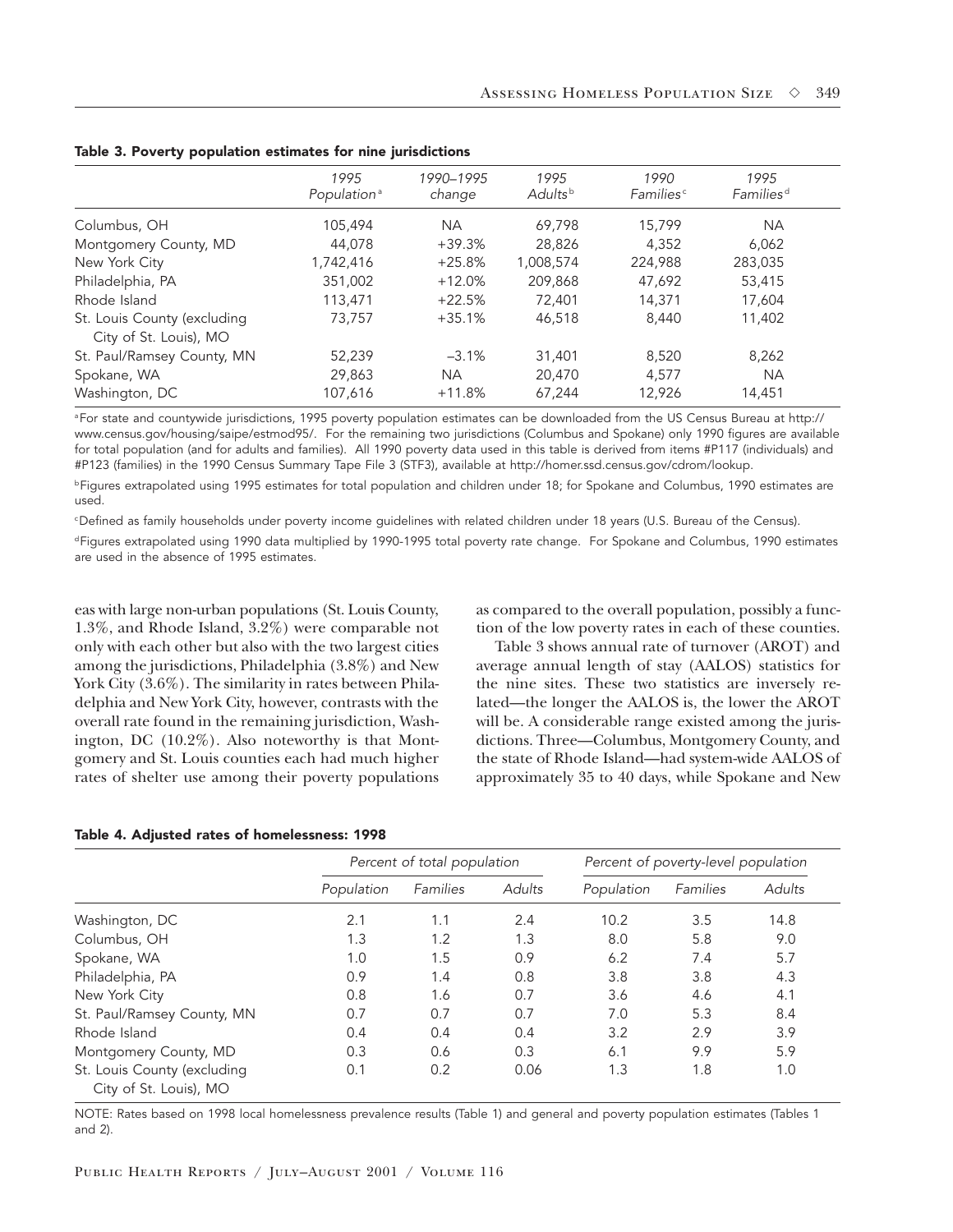|                                                       | Annual rate of turnover<br>(AROT) |        |          | Average annual length of stay<br>(AALOS) in days |               |          |  |
|-------------------------------------------------------|-----------------------------------|--------|----------|--------------------------------------------------|---------------|----------|--|
|                                                       | Total <sup>b</sup> AQ6            | Adults | Families | Total                                            | <b>Adults</b> | Families |  |
| Spokane, WA                                           | 2.5                               | 2.8    | 2.2      | 148.4                                            | 131.4         | 167.5    |  |
| New York City                                         | 2.9                               | 3.5    | 2.8      | 125.3                                            | 104.7         | 132.1    |  |
| Philadelphia, PA                                      | 3.7                               | 6.6    | 2.7      | 97.3                                             | 54.9          | 135.9    |  |
| Washington, DC                                        | 4.3                               | 4.4    | 3.6      | 85.0                                             | 82.0          | 102.0    |  |
| St. Paul-Ramsey County, MN                            | 4.9                               | 9.0    | 2.6      | 73.8                                             | 40.5          | 137.5    |  |
| St. Louis County (excluding<br>City of St. Louis), MO | 5.1                               | N/A    | N/A      | 70.9                                             | N/A           | N/A      |  |
| Montgomery County, MD                                 | 9.1                               | 13.0   | 6        | 40.1                                             | 28.2          | 60.7     |  |
| Columbus, OH                                          | 10.0                              | 9.9    | 10.1     | 36.5                                             | 36.8          | 36       |  |
| Rhode Island                                          | 10.2                              | N/A    | N/A      | 35.7                                             | N/A           | N/A      |  |

#### Table 5. Turnover rates and average length of stay: 1998<sup>a</sup>

<sup>a</sup>Figures based on shelter utilization only in Washington, DC, Montgomery County, and Rhode Island (i.e., lack transitional housing data), and thus are conservative estimates.

**bFigure for Montgomery County is based on total households, not total persons.** 

York City, at the other extreme, had overall AALOS of 148 and 125 days. Looking at AROT, Columbus was the only city with comparatively high rates for both turnover and shelter use (from Table 2). AROTs also varied across the jurisdictions, ranging from 2.5 in Spokane to 10.2 in Rhode Island. There are two groupings for AROT that correspond to the results from the AALOS; Columbus, Rhode Island, and Montgomery County fell in the 9 to 10 range, and the remaining six sites had rates in the 2 to 5 range.

Also interesting are the disparities between families and single adults with respect to these statistics, with single adults having considerably shorter average stay lengths than families. This was especially the case in Philadelphia, St. Paul, and Columbus. In contrast, the AALOS in Spokane of 131 days and that in New York City, 105 days, were the only sites where single adults had AALOS longer than 90 days. Among families, only two sites (among those where breakdowns are available) had an AALOS lower than 90 days (Columbus and Montgomery County); the rest were over 100 days. This may have reflected both emergency shelter policies and a greater supply of transitional housing available to families, where stays generally exceed three months.

#### **DISCUSSION**

The prevalence results obtained represent the first collaborative measurement of the extent of homelessness and the use of homeless services across multiple jurisdictions through the use of automated individual

client service records. This represents a significant advance toward systematically reporting data on homeless service use across multiple sites, and perhaps even nationally. Looking at the findings, several conclusions can be drawn about the nature of the homeless population in these nine jurisdictions.

First, there is little correlation between a jurisdiction's population size and the prevalence of homelessness as a proportion of the overall population. As measured here, homelessness is not a phenomenon that is necessarily most prevalent in the largest cities; smaller cities such as Spokane and Columbus, after controlling for population size, can be shown to have a higher incidence of homeless services use among the overall population than either New York City or Philadelphia. One explanation for this may be that Spokane and Columbus receive more people from surrounding areas, which are rural and services-poor.

Second, the size of the population that uses homeless services within a given jurisdiction is not necessarily determined by the capacity of that jurisdiction's services system. For example, results from Spokane and St. Paul show that both have about the same number of people receiving shelter and transitional housing on a given day, but St. Paul's homeless population is almost twice as large over the course of a year. In another example, New York City is the only jurisdiction in this study with a policy of shelter-on-demand, yet its prevalence rates are not among the highest of the nine jurisdictions. Thus, although it is conceivable that a small supply of shelter and transitional housing beds could function to reduce the number of home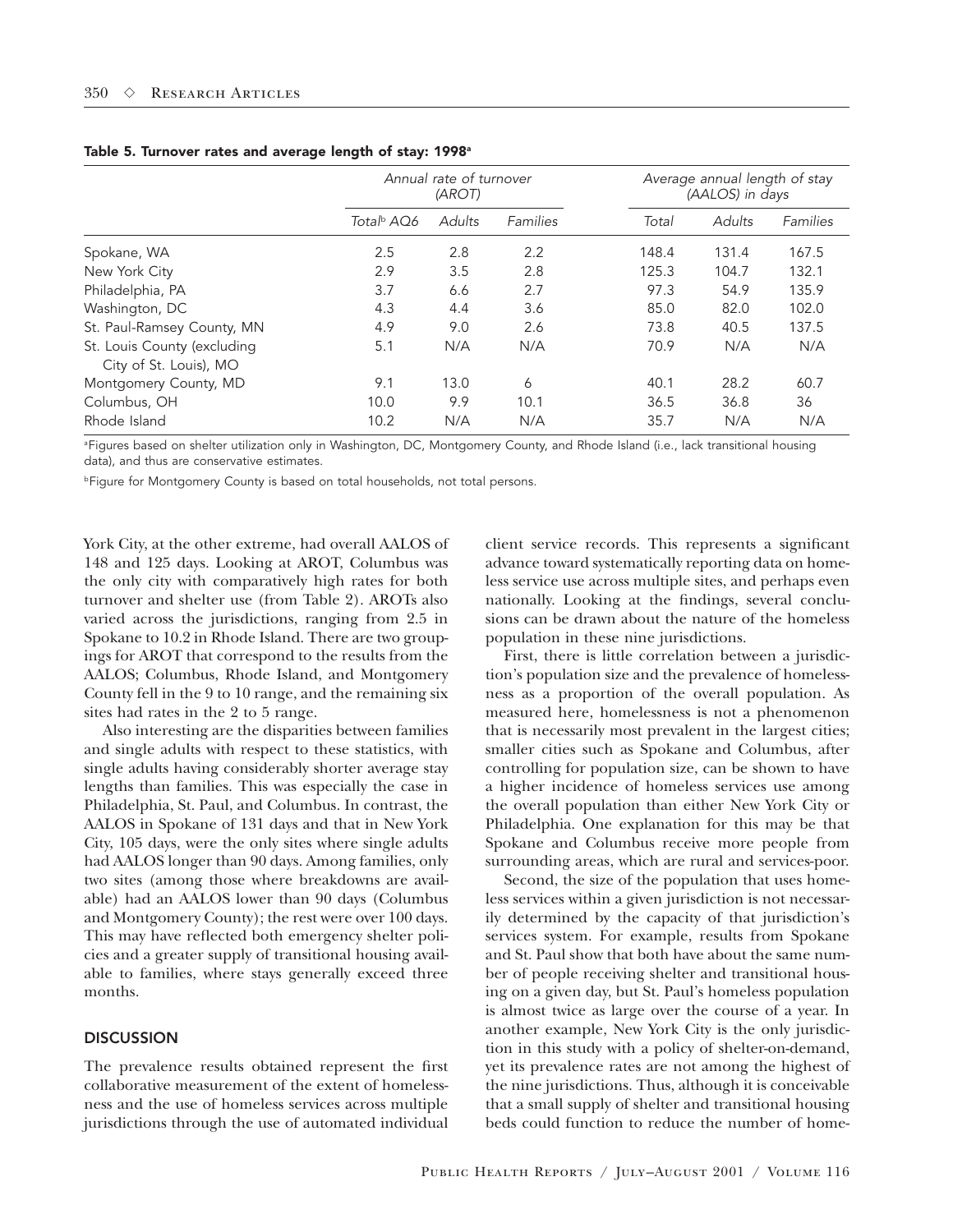less persons enumerated in a jurisdiction, the results here argue against making such a straightforward association.

The third conclusion places this point in a broader context—that local homeless policies are at least partly responsible for the disparity in the results of this analysis. The nine jurisdictions in this study each possess different services systems and different information systems for tracking the provision of homeless services. The contrasts arise from the qualitative differences in the nature of and response to the local homelessness problem in such different settings as large cities and suburban counties, and among similar jurisdictions whose homeless service systems have developed on different trajectories. Factors leading to cross-site variation in this study include the ratio of emergency to transitional shelter beds available, restrictions in shelter use (e.g., time limits and curfews), types of facilities included as providing homeless services, and the number of shelter beds available in a jurisdiction. Furthermore, while each jurisdiction had at least 80% coverage, variation in local coverage rates could also contribute to cross-jurisdictional variation. Additional research is needed to explore how both this balance of transitional housing and emergency shelter and the differences in implementing local access restrictions (limits on stays and payment for shelter, among other factors) affect the number of people using shelters, average lengths of stay, and turnover rates. In this sense, different jurisdictions act as natural experiments, and the results give jurisdictions one measure of the effects brought on by their homeless policies.

Such experimentation can lead to the establishment of typologies based on similar patterns of services provision and services utilization. As more jurisdictions with management information systems reach the coverage capability shown by these nine jurisdictions, studies like this one will be able to include more jurisdictions with greater diversity. This increase in the number and variation of jurisdictions to be studied should provide the basis for more generalizable conclusions, more complex statistical analyses, and more insights into the effects of such contextual factors as population size, degree of urbanization, and regional variation on the demand for homeless services. The reporting sites can then compare their data with those from other sites and ascertain possible reasons for variation in rates of homelessness or in the range of AALOS. In one example, St. Louis County, with a markedly lower rate of shelter use than the other study sites, could make more detailed comparisons based on these results with demographically similar jurisdictions such as Montgomery County. Through making such comparisons, practices can then be better evaluated in light of local homeless policy.

It is to be hoped that future reports will contain a broader array of data on those persons and families who use emergency and transitional shelter services, as well as other homeless services such as outreach and food/meal programs. As more elements from administrative data sets are used, however, data quality will become more of a concern because administrative data collection does not receive the same rigorous scrutiny that is typically given to data collected for research purposes. For example, although it is considered important to correctly collect basic data pertaining to identity and household status (such as is used here) in administrative data sets, other elements (e.g., disability, income, employment, and health) can be considered extraneous by staff who are not oriented to the research applications of this data.

More data on services-using individuals will enable more refined comparisons of demographic groups across sites, as well as insights into the role of such factors as race, mental health, income, and more on homelessness. Culhane and Metraux's<sup>24</sup> detailed demographic breakdown of shelter users by race/ethnicity, age, and gender in two cities is one example of an analysis that could be extended to a much larger number of jurisdictions. In this regard, studies like this one, using one of the few sources of longitudinal data available for informing homelessness research, policy, and services planning, provide a prototype for similar reports that could capitalize on more extensive data available from a greater number of jurisdictions.

This article is from a series of symposia on collecting automated homeless data funded by two entities within the US Department of Health and Human Services: Substance Abuse and Mental Health Services Administration's Center for Mental Health Services (Homelessness Programs Branch) and the Office of the Assistant Secretary for Policy and Evaluation. The authors acknowledge the vision and guidance of Walter Leginski (CMHS/ASPE), Mary Ellen O'Connell (ASPE), and Deborah Dennis (Policy Research Associates, Inc.) in arranging these meetings and encouraging the participating jurisdictions to pool their data into this paper. Also thanks to Matthew Berg (Office of Emergency Shelter and Services, Philadelphia, PA), Gail Clott and Jill Berry (New York City Department of Homeless Services), and Richard A. Chase (Wilder Foundation, St. Paul, MN) for data support on this project.

#### **REFERENCES**

- 1. Burt MR, Aron LY, Douglas T, Valente J, Lee E, Iwen B. Homelessness: programs and the people they serve. Washington (DC): Urban Institute; 1999.
- 2. Taeuber CM, Siegel PM. Counting the nation's home-